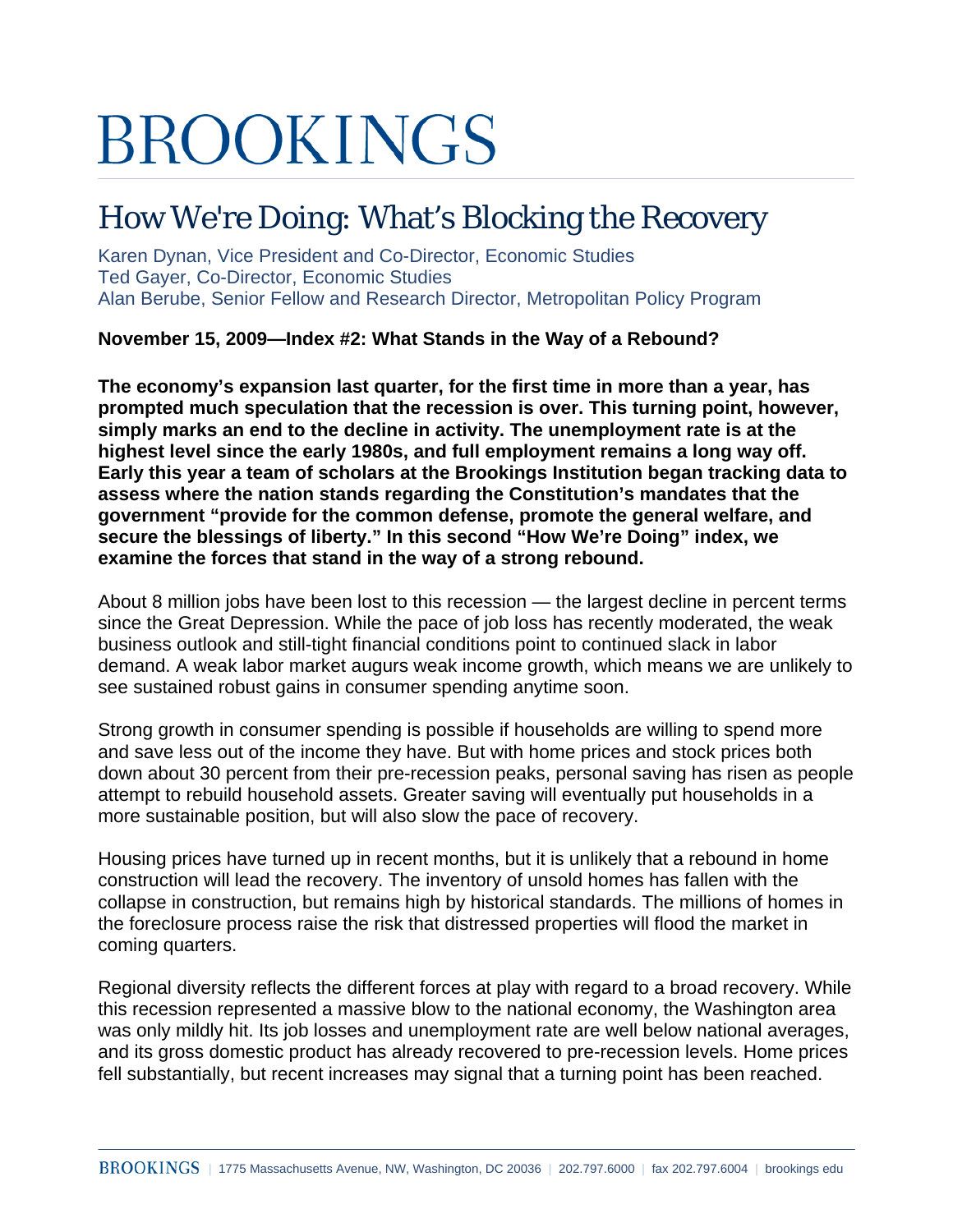Washington has benefited from strong concentrations in industries whose declines were minimal, such as professional services, information, education and government. State capital regions such as Madison, Wis.; Harrisburg, Pa.; and Jackson, Miss. have also performed relatively well, but face a more uncertain outlook than Washington due to potentially deep cuts ahead in state government spending.

By contrast, Cleveland began to suffer well before the national economy. While employment there is down almost 6 percent from a year ago, the metro area has shed nearly 40 percent of its manufacturing jobs since 2000. The mortgage credit boom drove serious foreclosure problems in both the city and its suburbs. Now the region's economic crisis may be further destabilizing housing prices, which, after showing signs of recovery earlier this year, flatlined in the past quarter. Like other manufacturing-dependent metro areas in Great Lakes states of Ohio, Michigan and Indiana, it is unclear when, if ever, Cleveland may recover fully to its pre-recession state.

Out West, the recession came a bit later to Las Vegas, but its recent job losses have been even more severe than those in Cleveland. That region's overreliance on home building and rising home prices during the housing bubble ultimately battered its economy amid the subprime lending fallout and ensuing credit crisis. A plunge in consumer spending further damaged the metro area's tourism and hospitality industries, which are critical to the local economy. While national home prices are showing signs of recovery, home prices in this area continue to fall. Las Vegas and similarly structured housing and economic markets in inland California and throughout Florida will have to rethink their future growth path.

The nation's largest metro area, around New York, has performed relatively well. Despite Wall Street layoffs, job losses overall have been relatively modest, and home prices have begun to recover from declines early this year. The diversity of that region's economy, together with the high education levels of its workers, leave New York and similar structured metro areas such as Boston and San Francisco better poised for recovery than those that had relied heavily on housing or manufacturing for growth.

Beyond the economy, the surge of public satisfaction with the president, with Congress and with "the way things are" recorded in the first half of the year has retreated. These indicators remain twice as high as a year ago, at the height of the crisis, but the noticeable decline in the president's approval among independents, and the growing gap between how Republicans and Democrats view the presidency, are signs to watch.

The conflicts in Iraq and Afghanistan, with climbing fatalities, contribute to national unrest. Though troop levels have begun to decline in Iraq, they have nearly doubled in Afghanistan. As the country looks to the final quarter of the president's first year in office, Americans seem to be asking not only "how are we doing" but also "where are we going?"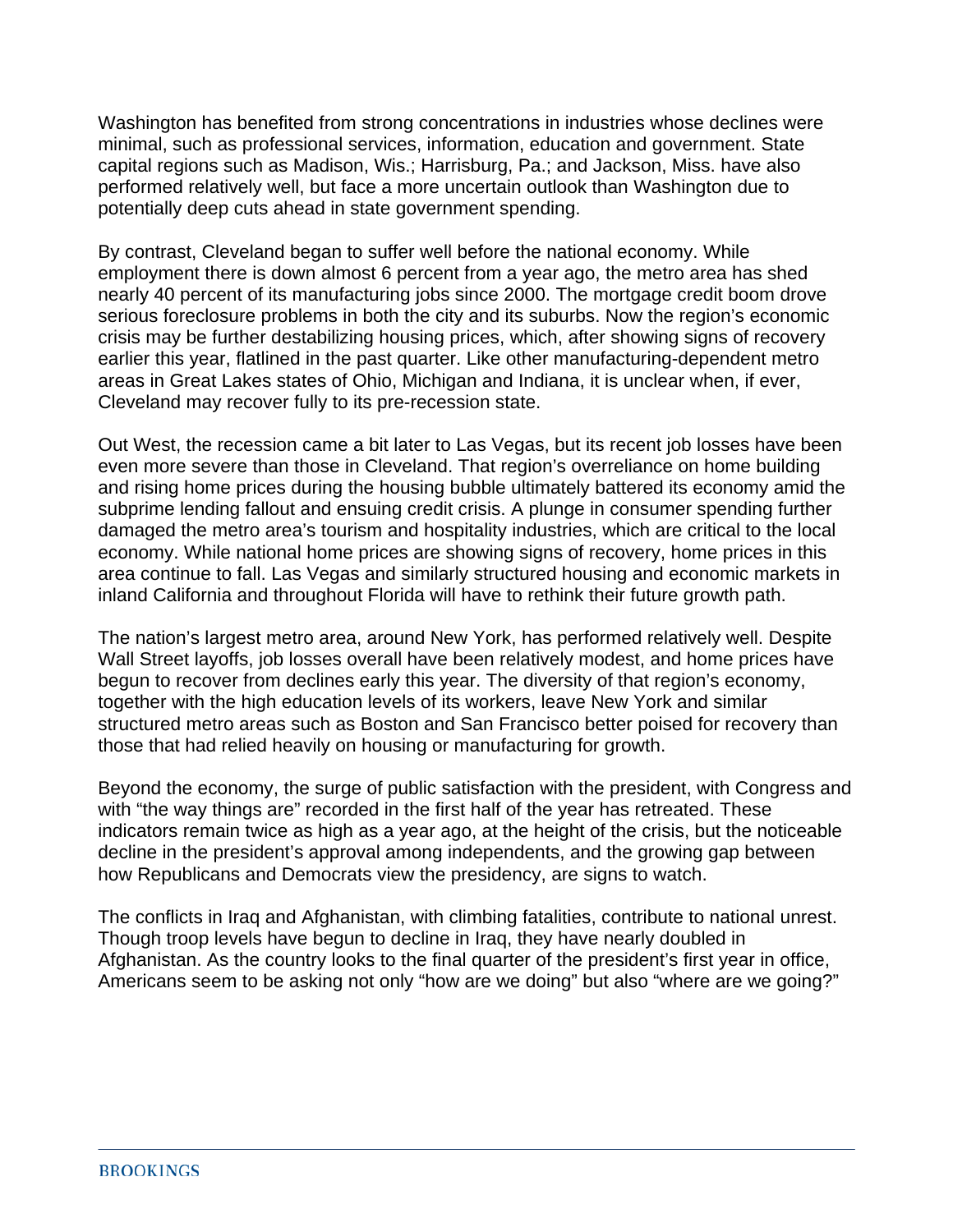#### *"General Welfare"*

|                                                                                                              | 2008 Q3 | 2008 Q4 | 2009 Q1  | 2009 Q2 | 2009 Q3 |
|--------------------------------------------------------------------------------------------------------------|---------|---------|----------|---------|---------|
|                                                                                                              |         |         |          |         |         |
| Real GDP growth (annualized)                                                                                 | $-2.7%$ | $-5.4%$ | $-6.4%$  | $-0.7%$ | 3.5%    |
| National unemployment rate                                                                                   | 6.0%    | 6.9%    | 8.1%     | 9.2%    | 9.6%    |
| Change in payroll employment from one<br>year prior:                                                         |         |         |          |         |         |
| Cleveland metro area                                                                                         | $-1.1%$ | $-3.3%$ | $-3.8%$  | $-5.7%$ | $-5.8%$ |
| Las Vegas metro area                                                                                         | $-1.5%$ | $-3.9%$ | $-5.2%$  | $-6.5%$ | $-6.2%$ |
| New York metro area                                                                                          | 0.3%    | $-1.7%$ | $-2.5%$  | $-2.6%$ | $-2.5%$ |
| Washington, DC metro area                                                                                    | 0.6%    | $-0.5%$ | $-0.7%$  | $-1.3%$ | $-1.2%$ |
| Consumer sentiment index                                                                                     | 64.8    | 57.7    | 58.3     | 68.2    | 68.4    |
| Change in consumer spending<br>(annualized percent change, seasonally                                        | $-3.5%$ | $-3.1%$ | 0.6%     | $-0.9%$ | 3.4%    |
| Personal savings rate (percent of<br>personal income)                                                        | 2.2%    | 3.8%    | 3.7%     | 4.9%    | 3.3%    |
| Inflation rate (CPI-U, annualized)                                                                           | 6.2%    | $-8.3%$ | $-2.4%$  | 1.3%    | 3.6%    |
| Interest rate on 30-year fixed mortgage                                                                      | 6.32%   | 5.86%   | 5.06%    | 5.03%   | 5.16%   |
| Foreclosure start rate-all loans                                                                             | 1.1%    | 1.1%    | 1.4%     | 1.4%    | N/A     |
| Foreclosure start rate-prime loans                                                                           | 0.6%    | 0.7%    | 0.9%     | 1.0%    | N/A     |
| Foreclosure start rate-subprime Loans                                                                        | 4.2%    | 4.0%    | 4.7%     | 4.1%    | N/A     |
| Month's supply of new single-family<br>homes (ratio of homes for sale to homes<br>sold, seasonally adjusted) | 10.7    | 11.2    | 11.6     | 9.4     | 7.6     |
| Change in home prices from last quarter:                                                                     |         |         |          |         |         |
| National                                                                                                     | $-3.8%$ | $-6.4%$ | $-6.8%$  | 1.4%    | N/A     |
| Cleveland metro area                                                                                         | $-0.6%$ | $-2.6%$ | $-6.2%$  | 6.8%    | 0.0%    |
| Las Vegas metro area                                                                                         | $-8.8%$ | $-9.2%$ | $-10.5%$ | $-8.8%$ | $-2.5%$ |
| New York metro area                                                                                          | $-1.8%$ | $-4.2%$ | $-4.9%$  | $-1.1%$ | 1.2%    |
| Washington, DC metro area                                                                                    | $-4.1%$ | $-6.1%$ | $-4.8%$  | 2.2%    | 2.8%    |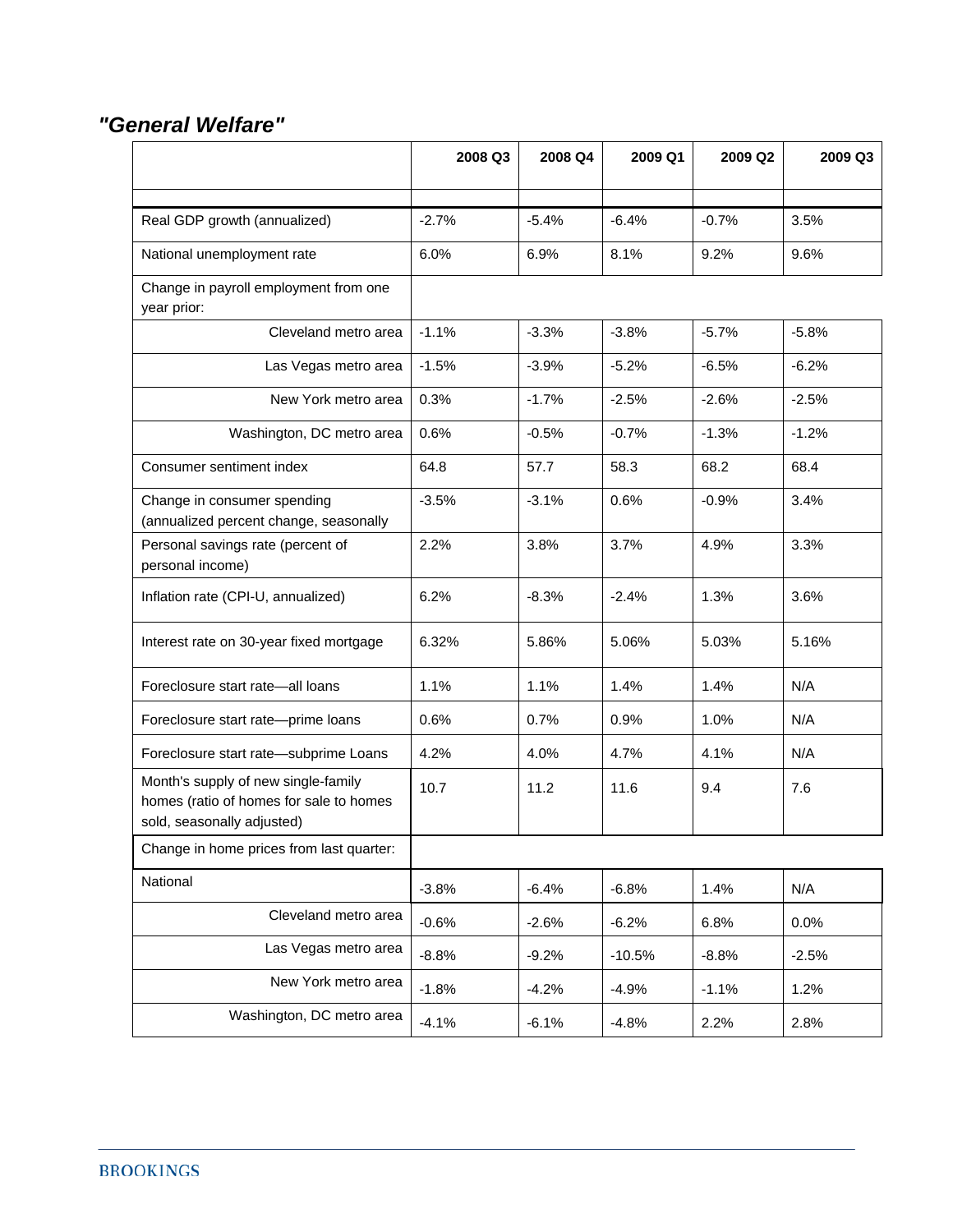| Federal Reserve balance sheet as a<br>percentage of GDP (total factors<br>supplying reserve funds as of end of<br>quarter divided by annualized, seasonally | 8.58%          | 15.98%    | 14.86%    | 14.60%    | 15.26% |
|-------------------------------------------------------------------------------------------------------------------------------------------------------------|----------------|-----------|-----------|-----------|--------|
| adiusted GDP)<br>Yield on investment-grade corporate<br>bonds (Moody's yield on seasoned<br>corporate bonds-all industries, BAA)                            | 7.21%          | 8.84%     | 8.21%     | 7.98%     | 6.66%  |
| Stock market-Dow Jones Industrial<br>Average at end of quarter                                                                                              | 10,851         | 8.776     | 7,609     | 8,447     | 9.712  |
| Global growth rates:                                                                                                                                        |                |           |           |           |        |
| BRICs (Brazil, Russia, India, China)                                                                                                                        | 1.13%          | 0.64%     | 0.21%     | 0.35%     | N/A    |
| $EU-4$                                                                                                                                                      | 0.02%          | $-0.38%$  | $-1.46%$  | $-1.30%$  | N/A    |
| $G-20$                                                                                                                                                      | 1.37%          | $-0.65%$  | $-2.67%$  | $-2.45%$  | N/A    |
| <b>EU-27</b>                                                                                                                                                | $-0.30%$       | $-0.48%$  | $-1.57%$  | $-1.69%$  | N/A    |
| Total number of new trade barrier<br>initiations worldwide (product based)                                                                                  | 26             | 33        | 33        | 34        | 44     |
| Number of new trade barrier initiations by<br>the U.S. (product based)                                                                                      | $\overline{2}$ | 1         | 1         | 6         | 6      |
| U.S. net remittances (US\$ billions)                                                                                                                        | $-9.4525$      | $-9.4667$ | $-9.4763$ | $-9.4850$ | N/A    |

### *"Common Defense"*

|                                                                              | 2008 Q3 | 2008 Q4 | 2009 Q1 | 2009 Q <sub>2</sub> | 2009 Q3 |
|------------------------------------------------------------------------------|---------|---------|---------|---------------------|---------|
|                                                                              |         |         |         |                     |         |
| U.S. troop fatalities (total, both wars)                                     | 130     | 65      | 85      | 102                 | 163     |
| U.S. troops in Iraq (thousands)                                              | 148     | 145     | 137     | 130                 | 124     |
| U.S. troops in Afghanistan (thousands)                                       | 34      | 36      | 41      | 56                  | 65      |
| Non-U.S. troops in Afghanistan<br>(thousands)                                | 30      | 31      | 32      | 33                  | 36      |
| Fatalities from terrorism, globally                                          | 3.792   | 4.015   | 3,544   | 3.914               | N/A     |
| Percentage of Americans who believe the<br>war in Afghanistan has been worth | 51%     | 55%     | 56%     | 51%                 | 47%     |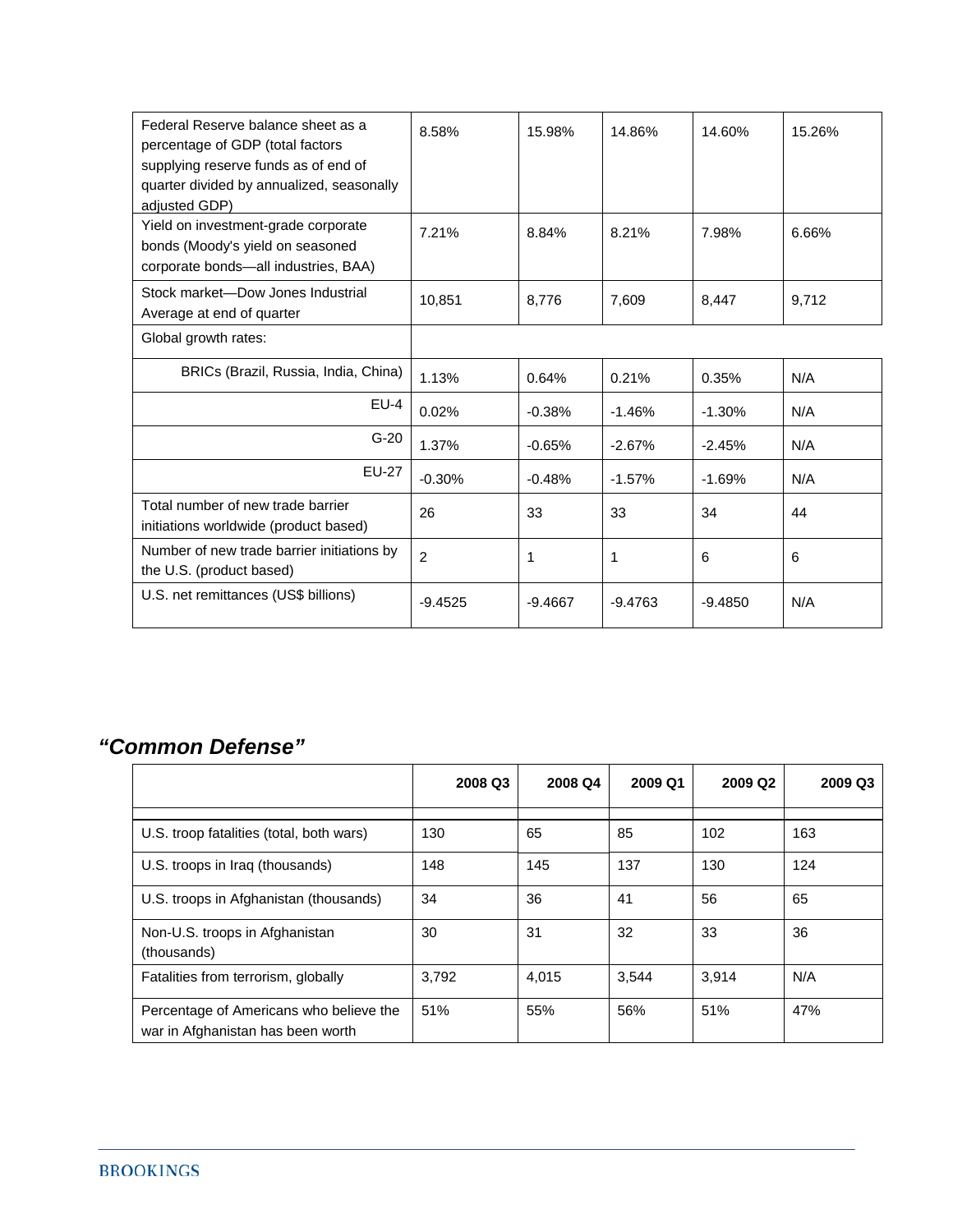#### *"Blessings of Liberty"*

|                                                                        | 2008 Q3 | 2008 Q4 | 2009 Q1 | 2009 Q <sub>2</sub> | 2009 Q3 |
|------------------------------------------------------------------------|---------|---------|---------|---------------------|---------|
| Approval rating of the president                                       | 31%     | 28%     | 63%     | 62%                 | 52%     |
| Approval rating of Congress                                            | 16%     | 19%     | 30%     | 35%                 | 21%     |
| "Satisfied with the way things are"                                    | 18%     | 11%     | 20%     | 32%                 | 26%     |
| Approval rating of the president by<br>independent voters              | 26%     | 23%     | 61%     | 60%                 | 50%     |
| Gap between Republican and Democratic<br>presidential approval ratings | 64%     | 57%     | 60%     | 64%                 | 66%     |

#### **Sources:**

U.S. Bureau of Economic Analysis, NIPA. October, 2009. http://www.bea.gov/National/nipaweb/index.asp

U.S. Bureau of Labor Statistics, Current Population Survey Unemployment Data, October 2009. http://www.bls.gov/cps/

U.S. Bureau of Labor Statistics, Current Employment Statistics, State and Metro Area Employment. October 2009. http://www.bls.gov/sae/

S&P/Case-Shiller Home Price Indices. U.S. National Values. October, 2009. htttp://www.standardandpoors.com

Reuters/University of Michigan. Archived at Federal Reserve Bank of St. Louis Economic Database (FRED). October, 2009. http://research.stlouisfed.org/fred2/

Bureau of Labor Statistics, Consumer Price Index, All Urban Consumers, Seasonally Adjusted. October 2009. http://www.bls.gov/CPI

Freddie Mac, Primary Mortgage Market Survey, "Monthly Average Commitment Rate and Points on 30-year Fixed Rate Mortgages since 1971." October, 2009. http://www.freddiemac.com/pmms/pmms30.htm

Mortgage Bankers Association. Quarter 2, 2009 National Delinquency Survey. June 30, 2009.

U.S. Census Bureau. New Residential Sales. New One Family Houses For Sale Oct. 2009. http://www.census.gov/const/www/newressalesindex.html

Federal Reserve data comes from Federal Reserve. "Factors Affecting Bank Reserves and Condition Statement of F.R. Banks." October, 2009. H.4.1. GDP comes from U.S. Bureau of Economic Analysis, NIPA Table 1.1.5. October, 2009. http://www.bea.gov/National/nipaweb/index.asp

Yahoo Finance. DJIA Historical Prices. October, 2009. http://finance.yahoo.com/q/hp?s=%5EDJI